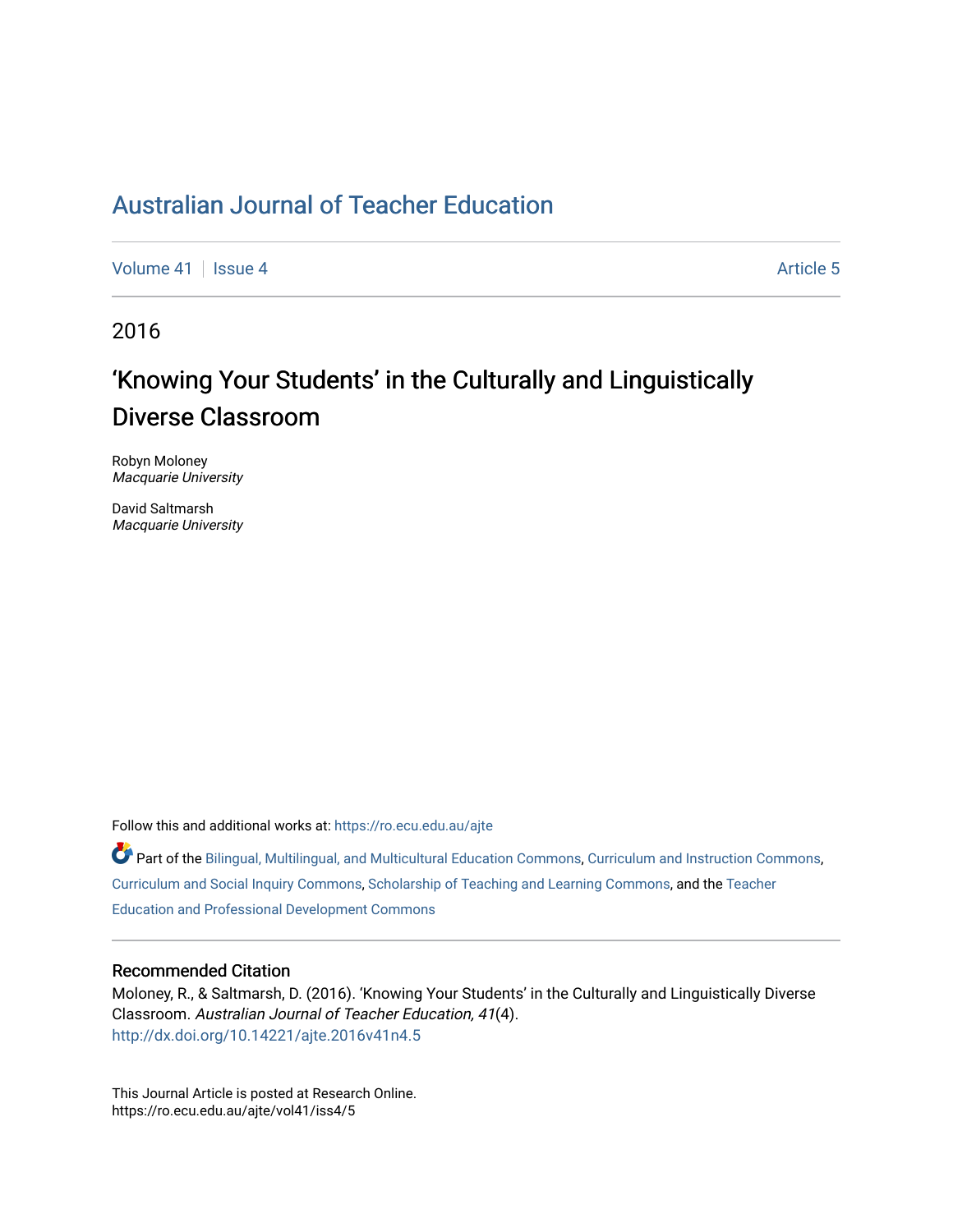## **'Knowing Your Students' in the Culturally and Linguistically Diverse Classroom**

Robyn Moloney David Saltmarsh Macquarie University

*Abstract: The population movement of globalization brings greater cultural and linguistic diversity (CALD) to communities and education systems. To address the growing diversity in school classrooms, beginning teachers need an expanded set of skills and attitudes to support effective learning. It is an expectation today that teachers know their students and how the students learn. It follows that lecturers and tutors should also know something of the cultural and linguistic profile of their pre-service teacher education students. This article reports a study in a university which examined its teacher education practice in this light. It assessed the curriculum provision of material related to cultural and linguistic diversity, the profile of the CALD characteristics of the undergraduate cohort, and attitudes and perceptions of the students, to teaching in a CALD classroom. The article considers initiatives that the teacher education program could introduce, to expand pre-service teacher capacities*.

## **Introduction**

Globalization, according to the Organisation for Economic Cooperation and Development (OECD), "is the widening, deepening and speeding up of connections across national borders" (OECD, 2013 p. 10). For many the concept of globalization mainly concerns economics and trade, and this has certainly been a focus of discussions about the matter since the 1980s, but inevitably globalization also involves migration and population movement. Migration often brings with it greater cultural and linguistic diversity for communities and education systems. Recent statistics show that along with traditional migration destinations like Australia and Canada, the numbers of people migrating from lowincome to high-income countries has increased (OECD, 2013). To address the growing diversity (cultural, linguistic and economic) brought by transnational learners to school classrooms, there is a pressing need to equip beginning teachers with an expanded set of skills and attitudes to engage culturally and linguistically diverse students, to support effective learning.

It is a fundamental expectation today that beginner teachers know and understand their students and how the students learn. In the Australian context, to 'know the students' is inscribed nationally as the first of a number of Professional Standards for Teachers (AITSL, 2013). The first standard, concerning Professional Knowledge, is broken down into a number of strands including being able to demonstrate knowledge of teaching strategies that are responsive to the learning strengths and needs of students from diverse linguistic, ethnic, cultural, religious and socioeconomic backgrounds, and the competence to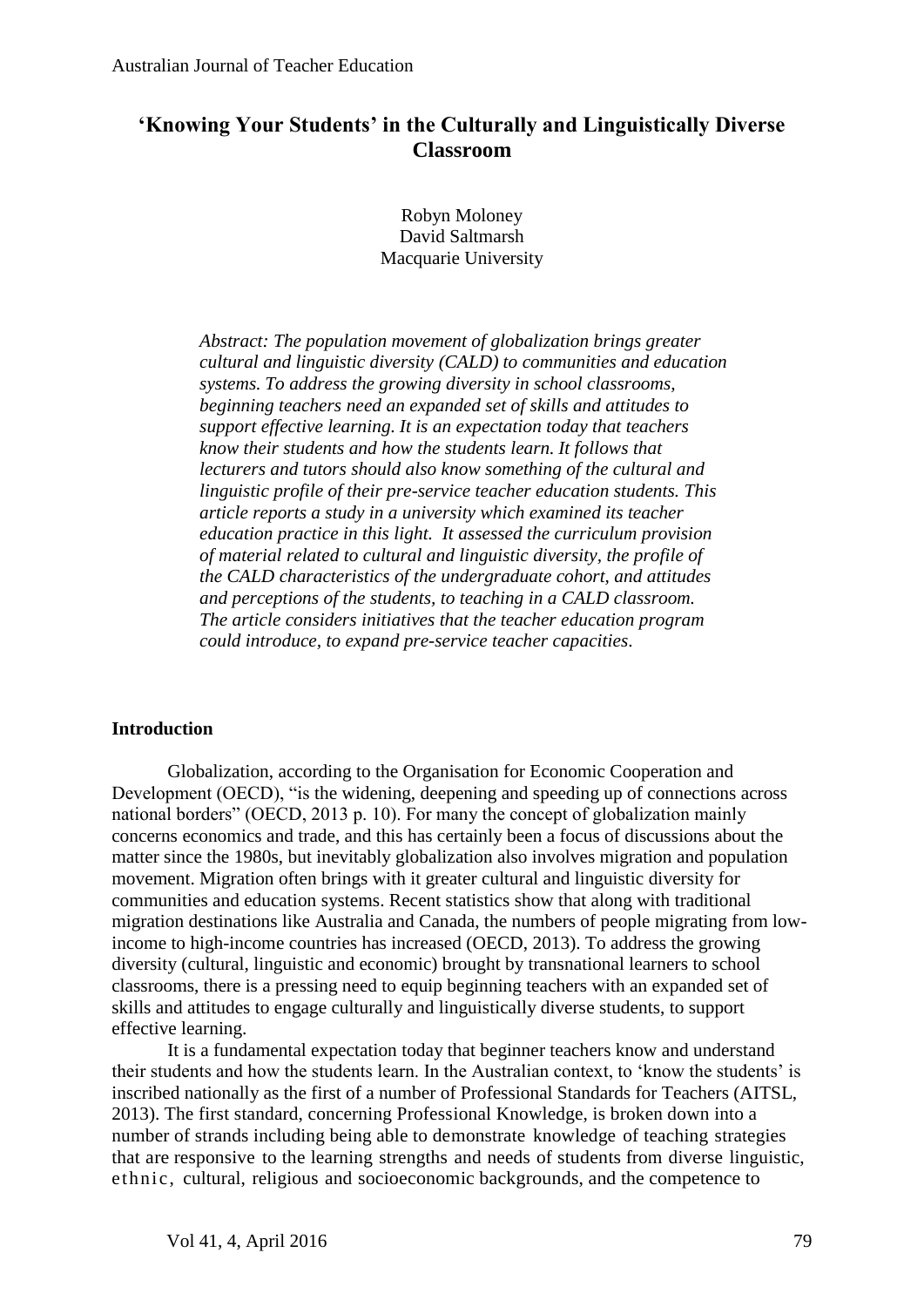demonstrate knowledge of teaching strategies for teaching Aboriginal and Torres Strait Islander students. We note the inherent assumption that knowledge of different types of diversity will lead to teaching which is educative and intercultural in nature. However little attention has been paid to development in the teacher of attitudes of empathy and interculturality, and desire for justice in education, which will activate the application of this knowledge. In the understanding that the engagement of the subjectivity of the learner is central to effective learning and development (Dooley, 2008), there is an assumption that the teacher has a capacity for critical reflection and enquiry to enable this observation of the student.

Australian universities must have their teacher education programs accredited against National Program Standards for initial teacher education (AITSL, 2011), and ensure that graduates are able to demonstrate these Professional Standards. These programs thus commonly include mandatory units of study that feature material relating to inclusive teaching, considerations of disabilities in the classroom, and understanding of how to teach students from diverse backgrounds in the classroom.

The majority of Australian schools are located in urban environments, and feature schools with high levels of linguistic and cultural diversity. For example, in New South Wales, where this study took place, the number of students from a Language Background Other than English (LBOTE), the current category name, in government-funded schools is rising, both as a raw figure and as a percentage of all students. In 1991, 18.4% of students were categorised as LBOTE, this rose to 24.4% in 2001, and 29.6% in 2011 (NSW DEC, 2011b). In 2013 30.9% of students enrolled in government schools come from LBOTE homes. Over 90% of these students were enrolled in the greater Sydney metropolitan region with concentration increasing in particular suburbs and certain types of school. In schools in the South-Western Sydney region, 66.7% of all students are recognised as LBOTE (CESE, 2013). In individual schools, however, the percentage of LBOTE students can be as high as 90% with as many as 30 different languages represented within a school (CESE, 2013).

It follows then, that if to 'know students' is an expectation of beginning teachers, then lecturers and tutors in teacher education programs should also know something of the cultural and linguistic profile of their pre-service teacher education students. It has been suggested that many pre-service teachers pass through university without their linguistic and cultural backgrounds ever being known or recognised (Bradley et al, 2008; Coleman, 2014; Moloney & Giles, 2015; Safford & Kelly, 2010; Santoro, 2013).

The university in which this study took place is located in the Sydney region and many of its graduates expect to enter NSW government schools in that area. Some members of the academic staff in the University's Department of Education contemplated the matter of knowing one's students, and expressed surprise at the lack of data available indicating the cultural and linguistic backgrounds of undergraduate students in the teacher education program. Furthermore, there has been little deliberate collection of student perceptions of whether, and how, they imagine the degree program overall would prepare them to teach in diverse classrooms. These considerations became the three research questions of this study. (1) In this department, what is the undergraduate curriculum provision of material related to cultural and linguistic diversity (CALD)? (2) What is the profile of the CALD characteristics of the undergraduate cohort? (3) What are the attitudes and perceptions of the students, to teaching in a CALD classroom, as learned from the degree program? This article considers the findings of this enquiry, and asks whether there are initiatives that the teacher education program could introduce, which would expand pre-service teacher capacities in light of the globalised context.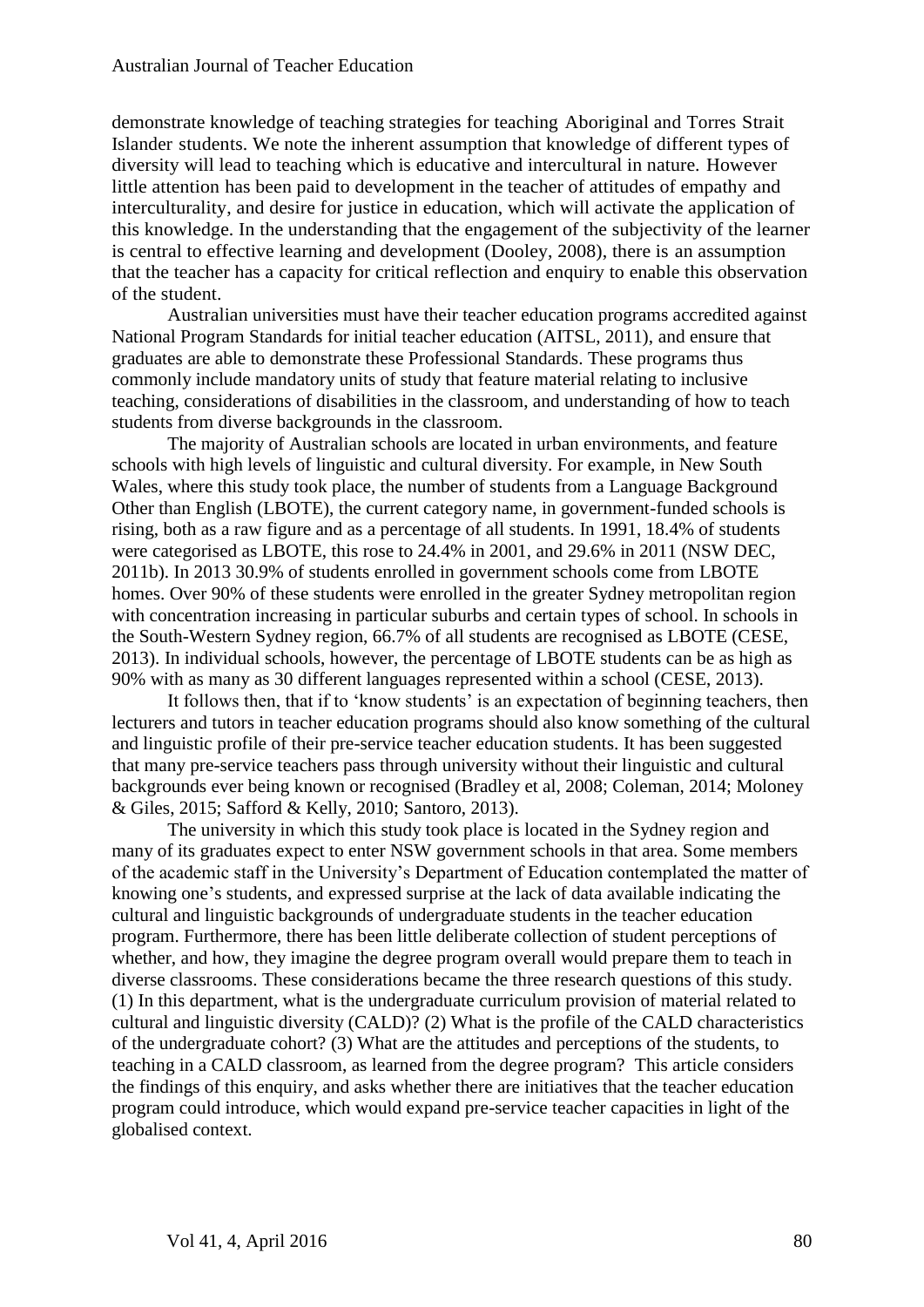## **Literature Review**

Migration to Australia has been a focus of demographic studies since the end of the Second World War, as people relocated predominantly from war-ravaged Europe. Since that time other sites of conflict have created waves of migration and refugee resettlement in Australia. The phenomenon of globalization has attracted the interest of sociologists, social theorists and sociologists of education (see Apple, Ball, & Grandin, 2010). This and other education scholarship has helped shape our thinking about cultural and linguistic diversity (CALD) and what may be appropriate pedagogy in teaching CALD classes.

#### **CALD and Initial Teacher Education**

It is recognised that what pre-service teachers learn in their preparation programs impacts their practice and attitudes they bring into schools where they work (Bagnall, 2005). This review examines trends, critique and innovation in pre-service teacher education. A broad literature has identified a variety of strategies that schools of education might use to address issues of student diversity in teaching, within program content, program tasks, and activities beyond the program.

Research literature (see Gist, 2014; Gorfinkel, 2014) has recognised the need for preservice teachers to have not only in-depth, essential academic and theoretical knowledge which will inform their practice, but also a range of attitudes and understandings of CALD learners which will inform their approach to diversity inclusion. Most initial teacher education programs include mandatory units on inclusive practice, yet, it is often not known what impact such units are having on individual pre-service teacher attitudes and beliefs. Further, there are limited studies that acknowledge the social context and composition of the undergraduate cohort, and how this affects learning. The role played by an individual preservice teacher's prior knowledge and background, in their interpretation of learning materials has not been extensively investigated (Santoro, 2013; Safford & Kelly 2010). Cochran-Smith has noted the importance of seeing pre-service teacher education as more than simply learning how to transmit information to students. To do so ignores the decades of recent research on the construction of knowledge, "the enormous significance of cultural difference, culturally relevant pedagogy and culturally relevant assessment" (2000, p. 18).

Considering teacher education in the USA, Darling-Hammond has outlined issues that present as contemporary dilemmas including that "15% [of students] speak a language other than English as their primary language (many more in urban settings); and about 40% are members of racial/ethnic "minority" groups, many of them recent immigrants from countries with different educational systems and cultural traditions" (2006, p. 301). As a consequence Darling-Hammond argues that pre-service teacher education programs must "help prospective teachers to understand deeply a wide array of things about learning, social and cultural contexts, and teaching and be able to enact these understandings in complex classrooms serving increasingly diverse students" (2006, p 302). The Australian House of Representatives report on a recent inquiry into teacher education (HPSCEVT, 2007) found that while enrolments in initial teacher education programs were becoming more diverse, they were not matching the more rapidly growing diversity of enrolments into schools.

Teaching students from CALD backgrounds is not just about issues of classroom management or covering the set curriculum. Fundamentally, teaching CALD students should be a way of bringing about greater levels of social justice and equity in Australian schools (Granite & Saltmarsh 2015). This in turn would contribute to achieving one of the Melbourne Declaration goals of promoting equity and excellence in Australian schooling (MCEETYA,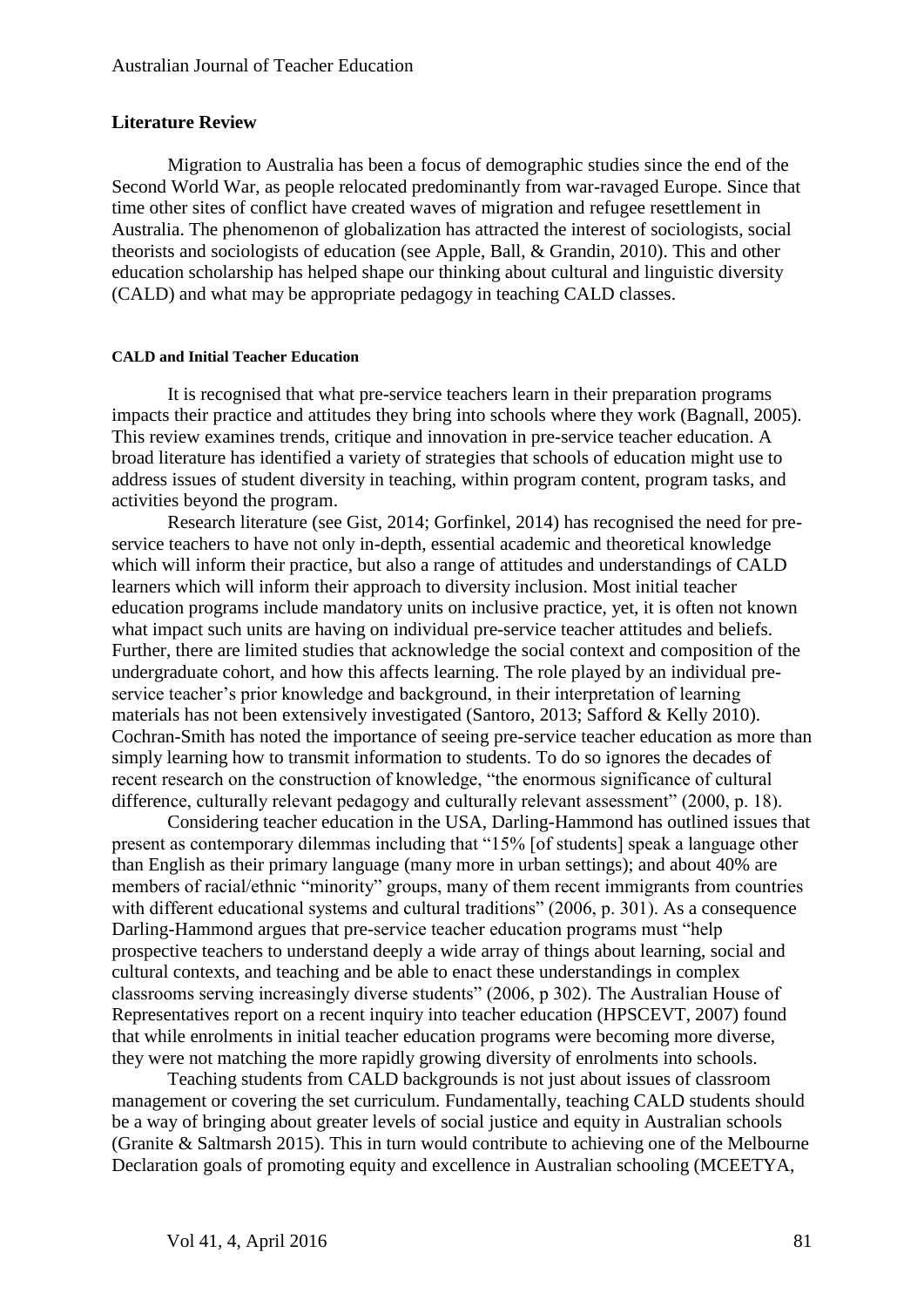2008). If strategies for teaching CALD students were applied more widely, it would also contribute to the goal "that all young Australians … be active and informed citizens" (MCEETYA, 2008, p. 9).

To this end, many Higher Education institutions engaged in the professional preparation of teachers have begun to critically re-evaluate their pre-service preparation programs, to better ready graduates to meet the challenges of inclusive education (Chong, Forlin & Au, 2007; Jokikokko, 2009). It is recognised that it is difficult to influence long-held beliefs and attitudes in the space of one university unit (McDiarmid, 1990). A program with sustained attention to diversity issues over several semesters can be the most effective in moving pre-service teachers toward greater cultural sensitivity and knowledge and toward effective practice in culturally diverse classrooms (McDiarmid & Price, 1993; Pohan, 1996).

There is a wide literature of studies that have examined efforts to innovate in preservice teacher education curriculum. For example, Causey, Thomas and Armento (2000) have examined the longitudinal effectiveness of approaches to diversity issues in an urban university, in teacher beliefs. They found that educational experiences which had effective impact on pre-service teachers' belief schemata included autobiographical narratives, selfdeveloped growth plans, practicum experiences in diverse settings, and structured opportunities for reflection, self-analysis, and discourse on equity issues. Brindley and Laframboise (2002) sought to promote multiple perspectives in pre-service teachers, through participation in literature studies, drama, and reflective writing in order to view critical textual incidents and contexts from multiple perspectives.

Studies of innovation in pre-service teacher education, however, have infrequently examined the make-up of the student cohort responding to the innovation. The prior knowledge and the cultural and linguistic background of the pre-service teacher shape an individual interpretation of the curriculum and learning experiences offered. One way to capture these individual responses can be seen in studies that have highlighted the potential of narrative enquiry tasks (for example, see Clandinin & Connelly, 2000; Moloney & Oguro, 2015). Coulter, Michael & Poyner (2007) note that storytelling and narrative can be used both as a pedagogic strategy and as a research method, and they adopted both approaches in a study concerning English as a Second Language (ESL) and Bilingual teacher education. This has also been used by Cho (2014a; 2014b), taking an autobiographical narrative approach to studies of 'language minority students', and by Saltmarsh (2012) in a collaborative biography activity.

Moloney and Oguro (2015) found that, in linguistically diverse pre-service teachers, narrative enquiry elicited and represented affirmation of background and language skills, often for the first time in their university studies. If such pre-service teachers have opportunities to value their multilingual ability, they see themselves as 'multi-dimensional educators' (Watson, Solomon, Morote & Tatum, 2011). It has been only rarely suggested that this attitude can also be fostered by teacher education programs that provide the structural opportunity for students to learn even a simple level of another language (Watson et al, 2010). The lack of this awareness is apparent in the next group of studies.

#### **Language Awareness in Teacher Education Programs**

In particular, within the critique of teacher education programs, US research literature has highlighted the lack of multilingual awareness built into learning units (Faez, 2012; de Jong, 2014). Garcia (2008) argued that the pedagogy of multilingual awareness should be a central focus of all teacher education programs. This should feature a critique of assumptions about language and culture in monolingual pre-service teachers in the Australian context,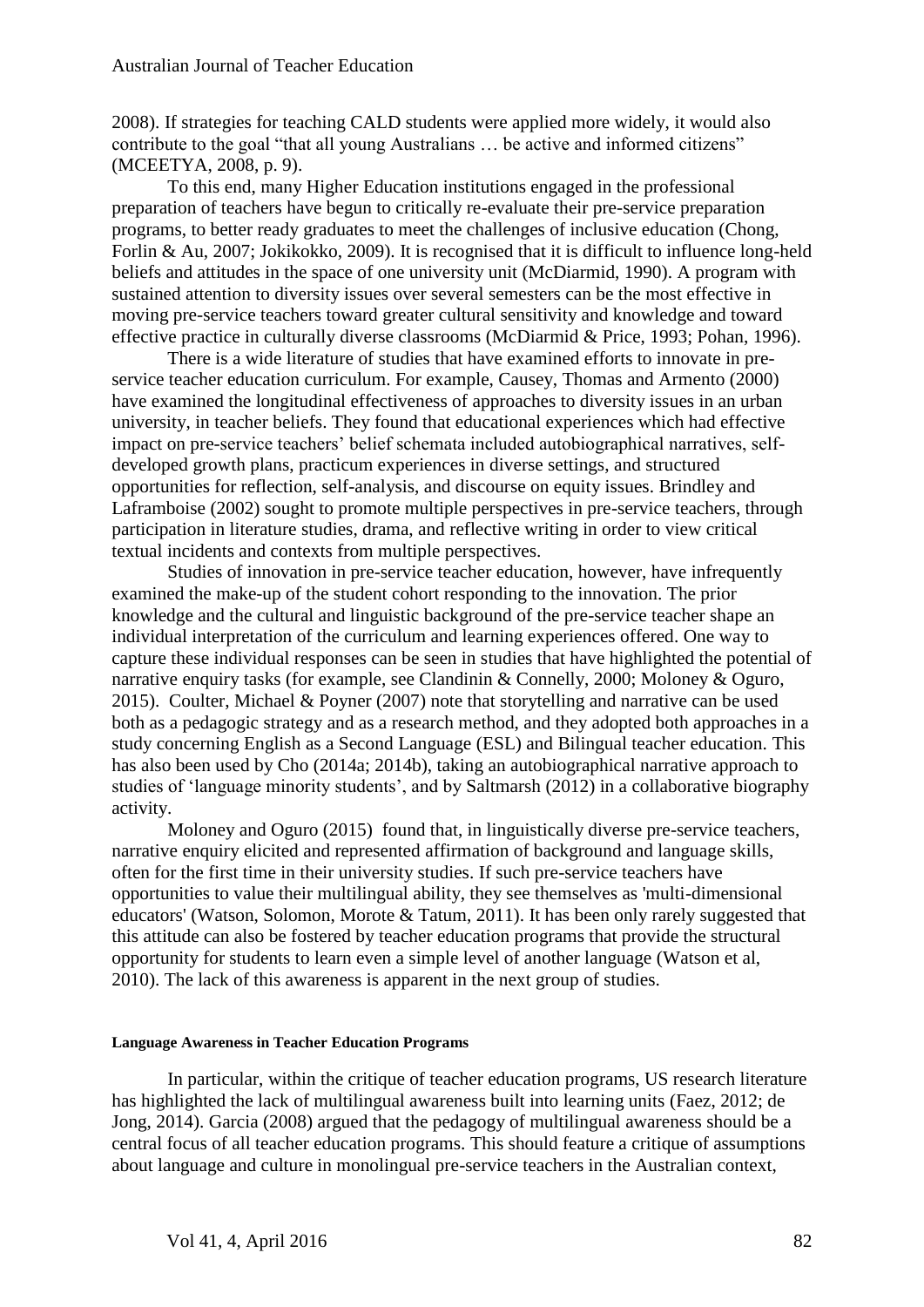where society has been characterised as having a 'monolingual mindset' (Clyne, 2008). Clyne's phrase served both to name and challenge the individual and institutional expectation of monolingualism, and to identify it as an impediment to plurilingual potential in Australia.

When pre-service teachers enter linguistically diverse school classrooms, the first challenge for them may be adapting their prepared lesson for children who are learning English as an additional language. Such students are classified, not as multilingual, but in deficit mode, as English Language Learners, or, currently in the Australian curriculum context, as EALD (English as an Additional Language or Dialect) learners. It is considered the responsibility of all teachers, whether monolingual or multilingual themselves, to have skills, knowledge and empathy, in understanding the scaffolding of learning and language (Gibbons, 2002; 2008) that is essential to enable school academic success for all children.

Flores and Smith (2007) compared teachers' attitudinal beliefs about English language learners to teachers' ethnicity, linguistic proficiencies, number of minority students in class, and the amount of diversity preparation. Their findings suggest that the amount of diversity preparation, purposeful experiences with English Language Learners, and some degree of bilingualism in pre-service teachers, may result in more positive attitudinal beliefs about language-minority students.

Finally we note research that has investigated the role of the linguistic and cultural profile of the faculty staff, in the personal modelling they provide, in teaching diversity in the teacher education program. It is still contested how levels of intercultural competence, and linguistic abilities among faculty are related to more culturally sensitive and interculturally appropriate teaching approaches engendered in pre-service teachers (Schuerholz-Lehr, 2007). However universities are aware of the growing internationalization of their campuses and are beginning to acknowledge the role played by the profile of faculty members in the nature of the curriculum (Bond, Qian, & Huang, 2003; Ellingboe, 1998). Clifford's (2005) study found that university students wanted staff to be conversant with their backgrounds, and that having staff with international perspectives was seen as basic to any hope of achieving an intercultural approach to education.

#### **Methodology**

This exploratory study's analysis of data required a two-phase mixed-method research design using a qualitative approach, in order to consider and interpret how participants made sense of their learning experiences (Denzin & Lincoln, 2005; Merriam, 2009). The study first conducted an online survey questionnaire, N=138. This survey collected demographic data on undergraduate Education students, including country of birth, languages spoken, educational background, completion of units of study, attitudes to education and attitudes to CALD. Approval from the University Human Research Ethics Committee was sought and gained.

Informed by analysis of the results of the survey, interview questions were designed for student focus groups and interviews,  $N=42$ . Interview questions are included as Appendix A. The interview questions were designed to elicit descriptions of the lived world of the interviewees (Kvale, 1996). The volunteer undergraduate participants were self-selected, responding to an advertisement circulated in the undergraduate cohort in late 2013. The focus group data were collected in face-to-face, 30-minute semi-structured interviews, with consistent questions across groups. The interviews were audio-recorded, and then transcribed. In both the survey sample, and the focus group sample, the gender balance was approximately 70/30 female/male, which reflects the gender imbalance in the Australian teaching profession (DEC, 2015). There was approximately 50/50 balance between students training to be primary teachers and secondary teachers.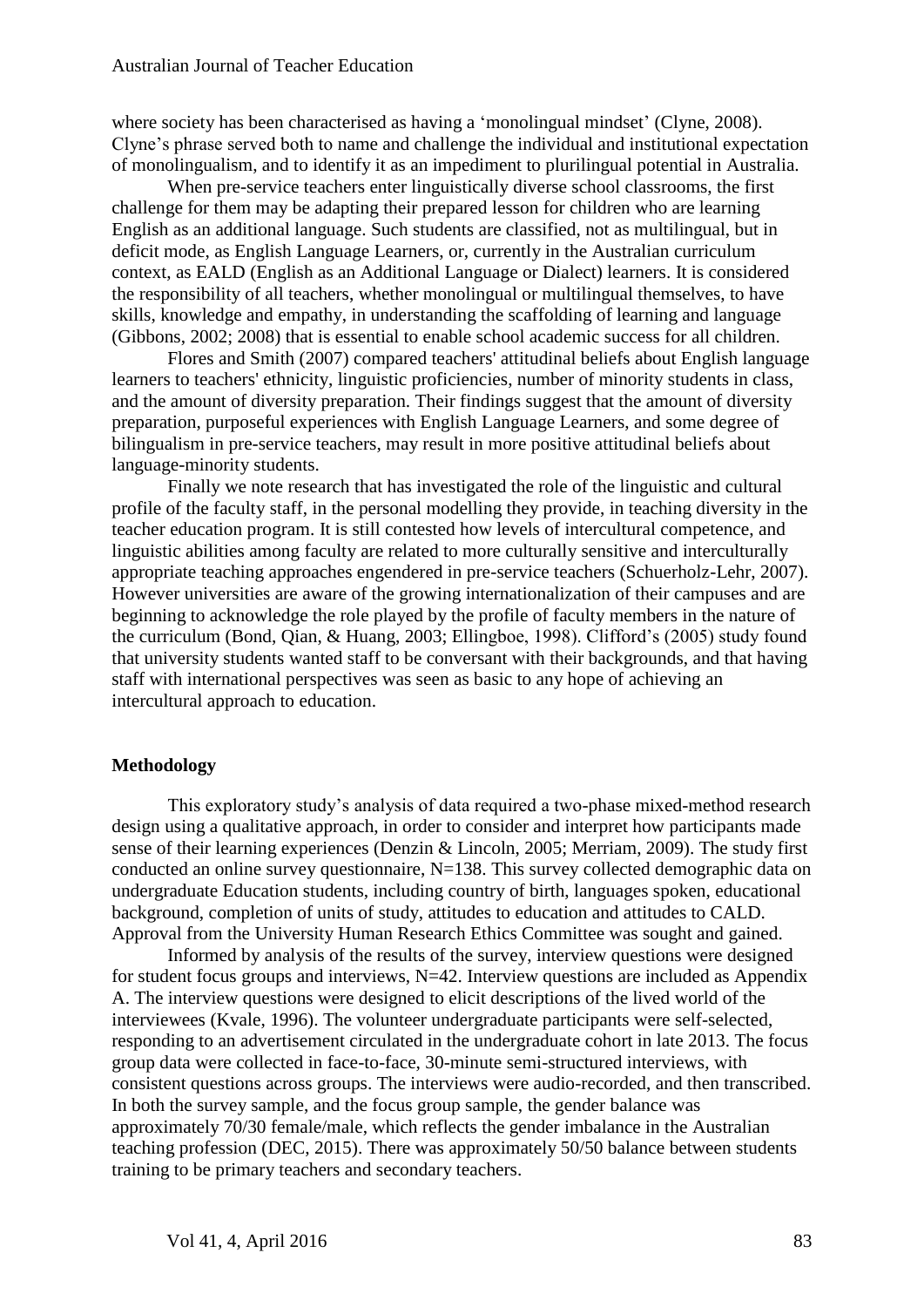All participants and locations mentioned have been de-identified and given pseudonyms, to provide confidentiality. The researchers had taught some of the participants in previous semesters. The interviewer for the focus group interviews was a tutor who did not teach on the units, and all teaching and assessment processes for the semester were complete, so no coercion or desirability effect were involved. The study however acknowledges the role and assumptions of the authors, as a possible factor impacting interpretation of data (Russell & Kelly 2002). The focus group transcripts were read and re-read. As the questions remained consistent across interviews, answers to the same question were compared using Constant Comparative method (Guba & Lincoln, 1994). Thematic coding (Ryan & Bernard, 2000) was used to identify themes emerging from the transcription data.

## **Findings**

This section presents findings in the three areas of enquiry of the study. They were, briefly, to map provision in CALD materials, to establish from survey data a profile of student characteristics, and lastly to examine student attitudes and understandings of CALD teaching.

#### **Mapping the Program Provision**

The program offers one mandatory subject exclusively focussed on Inclusive Education. This unit has a broad focus on understanding the policy, principles and teacher role in inclusive education, understanding diverse learners, a range of disabilities, establishing an inclusive classroom environment and designing inclusive curriculum and teaching interventions. With its very broad brief, specific attention to cultural and linguistic diversity is limited. Within other mandatory core Education subjects, there is inclusion of lectures on disadvantaged groups in the school system, such as ESL learners, and CALD.

Two third year elective units are specifically relevant to CALD: one unit considering literacy in multicultural societies, and one unit concerning issues and approaches to Aboriginal Education. With each of these units attracting an enrolment of only around 80 annually, many students complete their degree without having done either of these units. The authors acknowledge that across the program, academics have devised a variety of engaging pedagogies and assessment practices to support high quality learning.

#### **Constructing a Profile of our Students**

A total of 138 individuals participated in the survey in 2013, representing around 10% of total cohort. Participants had completed, or were completing, a range of different units within Education, with no one unit being overly represented in the participant profile. Nearly two thirds (62.8%) of the participants were aged between 18-25 years. While 82% were born in Australia, 31% speak a non-English language, with 25 different languages represented amongst participants. 56% however, went to a school with less than 25% students classified as LBOTE. The LBOTE representation in schools largely correlates inversely with socioeconomic status.

In some respects, these demographic details confirm studies of pre-service teacher education cohorts in Australia and elsewhere. Causey and Thomas (2000) found that US cohorts of pre-service teachers are becoming more homogenous, white middle class, resulting in a mismatch between teacher and student cultures. However, the current study demonstrated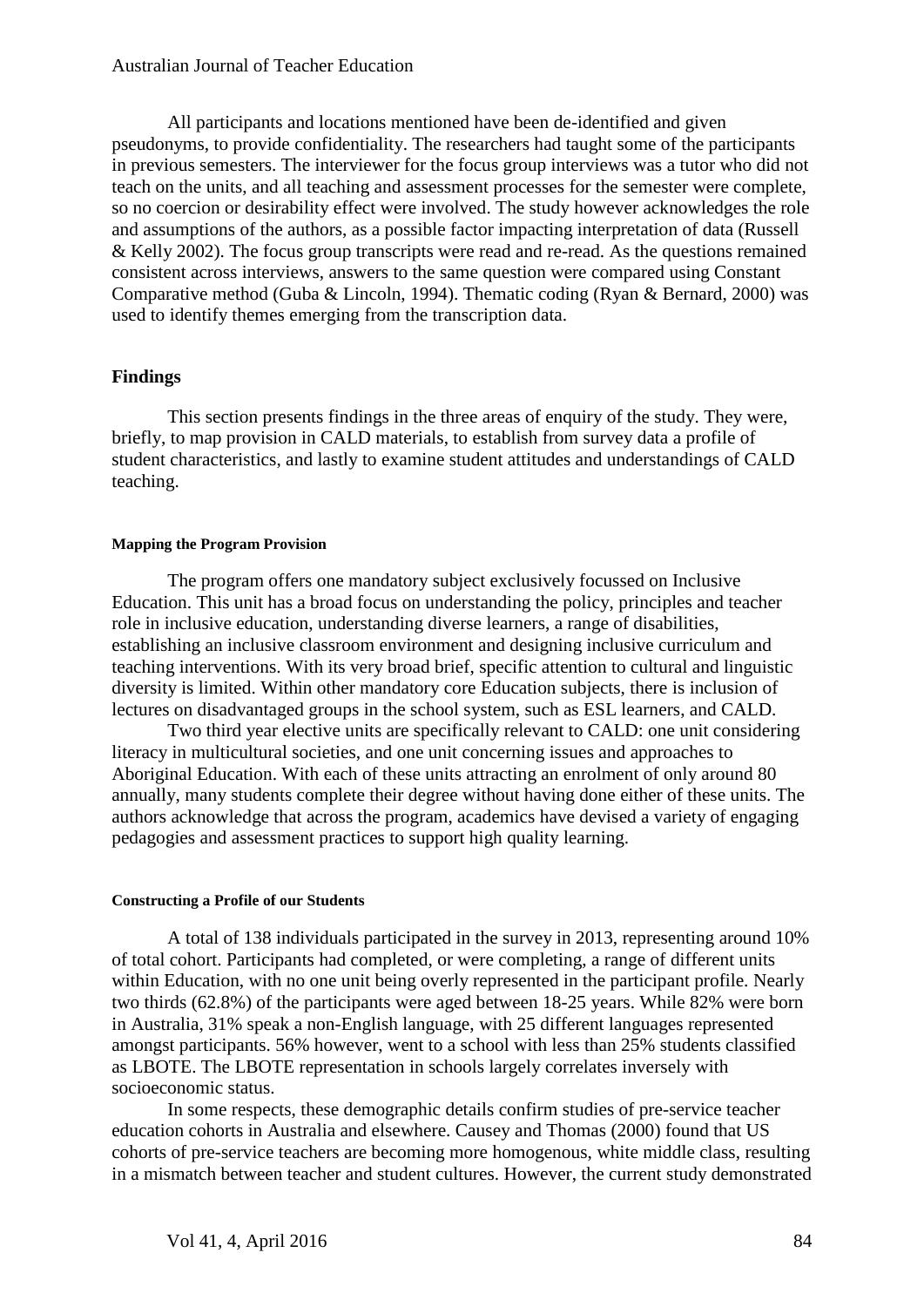a wide range of languages used by families that have been acquired through migration, by belonging to a diaspora community, or through study. We recognise that the 31% of speakers of non-English languages in the pre-service teacher cohort matches the national statistic of nearly 30% ESL representation in classrooms (NSW DEC, 2011b). Thus, this Australian study suggests some divergence from the Causey and Thomas assumption. However, this finding sharpens the focus on whether, and how, we activate the potential of this diversity for the learning outcomes of all.

#### **Exploring Students' Perceptions of Curriculum and Teaching**

We now turn to broader findings from the thematic coding of transcripts of focus group interviews, however we will also make reference to survey data where appropriate. In general, we see represented in the focus group data, our concerns as to limitations in individual understanding of the curriculum, supporting findings in other similar studies. We discuss first some apparent contradictions.

Participants indicate that they believe they have pedagogical knowledge of what constitutes inclusive teaching strategies, to meet the demand to 'know your students', as per the AITSL standard. For example, the majority of participants could name teaching strategies that they had learnt were effective for inclusion (group work, differentiated tasks and assessment, communication speed, inviting diverse contributions from students). However, when asked about their confidence to teach in a CALD classroom, only 30% of participants expressed confidence in their ability to teach in a CALD classroom, with 62% expressing anxiety about being unprepared to teach CALD classroom students.

This contradiction leads us to look for explanation in other areas of the data. This appears to fall into two types of disconnect. Firstly, there may be a contradiction in practice observed. In reflecting on their own university classrooms, the majority of participants identified that they had only seen a small number of staff members use explicit inclusive teaching strategies, made any recognition of CALD students in tutorials or lectures, or called for possible diverse perceptions or interpretation of materials.

A small number of participants however offered positive memories of inclusive learning in tutorials, and recognised the affordance of online forum activities. "I've seen evidence of inclusiveness in class, be it with students who have language needs or even just physical, disability needs" (Kate). And, "an online forum is very inclusive where everyone who is studying externally can share, and all the staff here are intervening and giving advice" (Cathy). However, in the following participant comment, it seems that the practice of the tutor, while well-meaning, may have been perpetuating an essentialized view of 'your culture', asking the student to speak on behalf of her ethnic or cultural group.

## *"When we had different cultures in the class, when we were talking about western thought, one tutor would say, this is western ideas, you tell me what it's like in your culture; the teacher recognising where they were from". (Ellen)*

Participants commented on a perceived lack of attention to student diversity in tutorials, in particular, a lack of attention to those who are using English as an additional language. In this context, Tom commented, "In a tutorial there's a lot of people who, ... sometimes the tutor don't really realize they are not getting it …" (Tom). This student explained his role in helping such students in tutorials as "a mediator for overseas students at uni., I could talk in a way that they would understand, but I think other peers don't really think about that" (Tom).

Both students and faculty may be operating from a "limited base of knowledge about culture and identity" (Cockrell et al, p 360). To this end, Singh (2009) has similarly promoted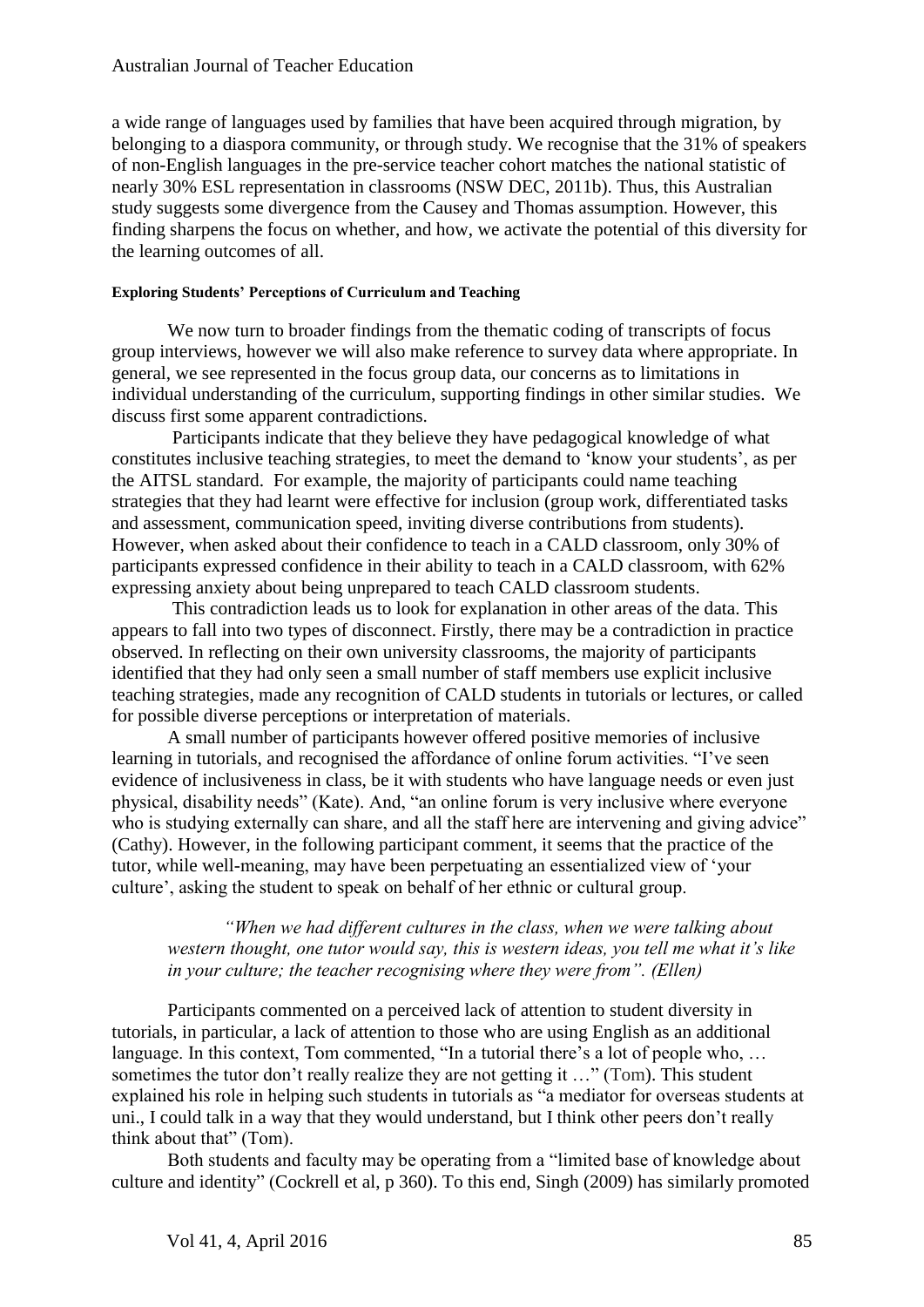the need for the tertiary teacher to be open to the different intellectual heritage of the student and seeking to be better informed.

In contrast, in a unit devoted to the methodology for teaching English as a Second Language, that is, CALD learners, which attracts around 20 students annually, Sheila was inspired by the tutor modelling a very positive attitude, her commitment, and drawing on her own recent experiences:

"It was tremendous in terms of developing a sense of compassion or empathy for the struggles the students are having- they have all these emotional issues, examples of the countries they've come from ... the teacher works in that environment so she's very passionate and she said "it's a tough gig but the reason I do it is because when I see those kids achieving better than mainstream, I keep going!" (Sheila)

Another area of disconnect may lie in student perception of tokenism in inclusion of materials on diversity: "At the very end of the unit there were two lectures on Aboriginal issues, it felt like they were a bit of an after-thought, like 'oh we better do this now'… it wasn't very integrated, I felt like it was partitioned" (Betty). Betty also indicated that she was hungry to know more about a range of issues, and identified gaps in her access to knowledge about marginalized students, and social justice in education, which she feels were not addressed in the curriculum:

*" I would like to know more about, say, the plight of refugee students, about the plight of non-English speaking students and about what is on offer to them, what kind of services they have ... I think it's hard as an educated, white, middle class person, to know really what does happen to those populations, to those students" (Betty).*

We note in two participants a sharp difference, in their understanding of "know your students", and their response to curriculum, highlighting the individual nature of construction of knowledge. These participants grew up in suburbs of Sydney that are culturally and linguistically diverse. These students are both multilingual, and move between cultures and languages in their lives.

*"I was a kind of western suburbs girl myself so I wasn't intimidated. My own background is diversity, so that's where I've come from, and my own education, and everything, coming from a European background with migration and all that ... It was just easy for me to relate to those kids. Making an effort to know your students ... Being open and having that empathy and that you really care … being more present for them" (Kate).*

Kate uses the phrase "know your students" but she interprets the phrase to mean "being open, having that empathy". In other words she understands "know your students" demands an individual, personal attitude as the core of the professional capability. This must precede, and shape, the subsequent professional choice of classroom activities. Kate exemplifies the finding identified in other studies, that pre-service teachers with diverse backgrounds are more empathetic towards issues faced by English learner students, such as culture shock, lack of local cultural knowledge, and educational challenges (Garvey & Murray, 2004; Faez, 2012). Safford and Kelly's (2010) study highlighted that multilingual pre-service teachers' understanding of normalcy and difference in home, school and social settings 'mirrored' those of their students, giving them an enhanced understanding of educational and socio-cultural contexts.

Ellen's background is Vietnamese, and her mother also has some Chinese cultural heritage.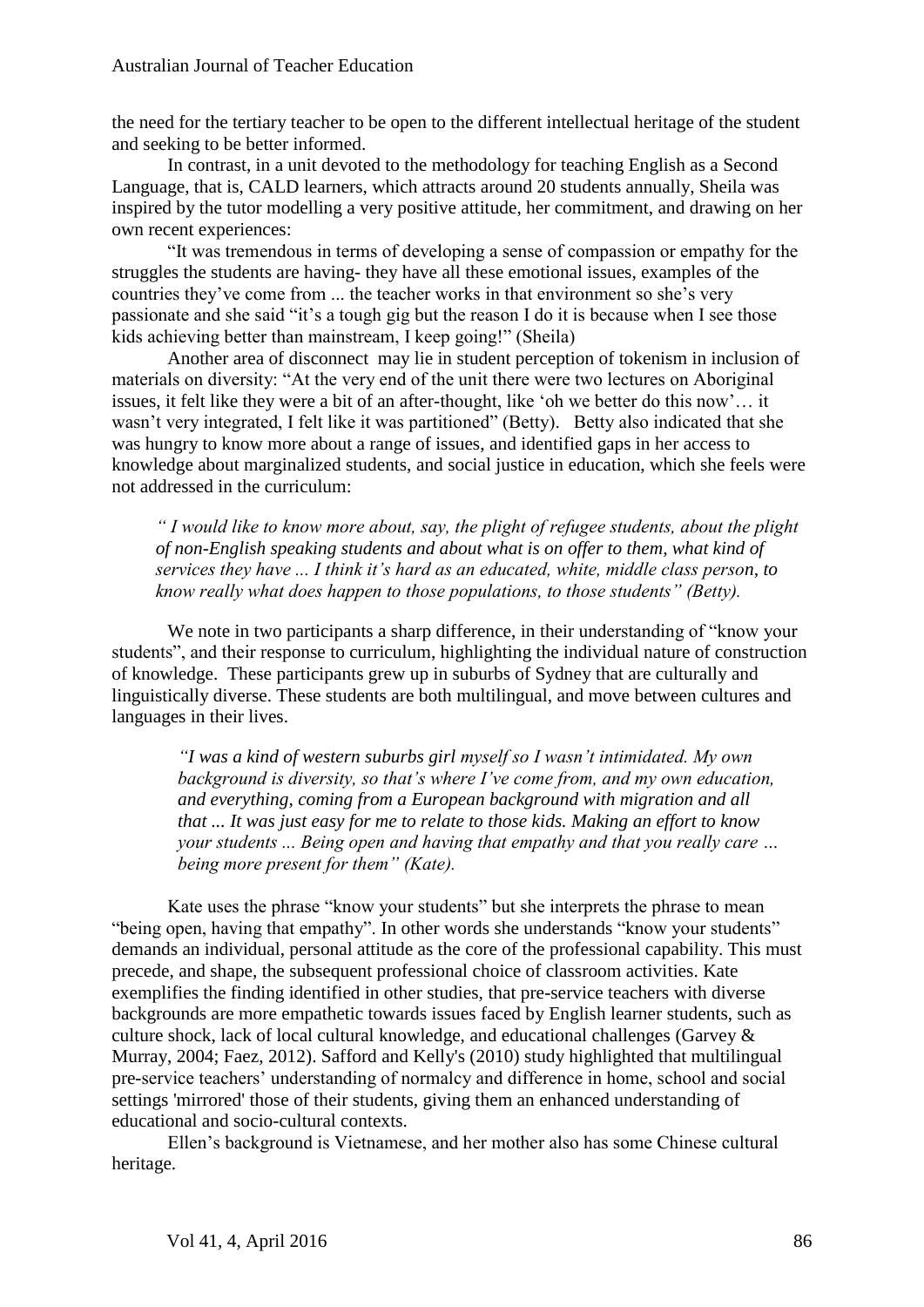*"My parents migrated here in the 80s, so they have very limited English … I went to Plains High. There were lots of nationalities there … I mixed with Africans and Serbians, and I got to know some of their language and culture as well which was really cool ... it opened my eyes up. In one subject, it was cool to listen to the teacher's background, because she's Chinese but her mum is English. It is cool to listen to other people's stories…I think my background helps me a lot, because as a child I've had trouble with reading and writing as well, and I know many, I have many IEC (Intensive English Centre: prepares new arrival students for the language needs of secondary school) friends, and I talk to them about how they transition, and they tell me it's difficult and sometimes teachers don't know how difficult it is, because they're not from that background. Yeah so I think my background gives me another perspective I guess" (Ellen).*

Ellen's positive memories of the complex diversity of her own home, and school background contributes to her understanding of social justice in education. It is core to her emerging teacher identity. She feels a strong sense of social mission that she wants "those kids to feel a part as well, and not be left out … I really want to include every kid, so they can be kids and they can learn and they can prosper"*.* From her friends who have been recent arrival English learners, she has acquired an alternative critique of teachers, which has shifted her understanding of her responsibilities and alignment. When Ellen reflects on the teacher education program through the lens of this personal knowledge and sense of affirmation, overall she found that it has "actually really inspired me, I'm really looking forward to it"*.* 

We see, in these two participants, that the knowledge and skills of the program have been synthesised and interpreted in light of their personal belief frameworks. They are examples of observations that multilingual students may move back and forth between their languages and English, in attempting to make sense of their tertiary study and ultimately bring more to their construction of knowledge (Gorfinkel, 2014; Moloney & Giles, 2015).

All pre-service teachers do not have the benefit of Ellen and Kate's knowledge and experience. But their stories highlight the need for teacher education curriculum and experience that is individually and critically challenging and has the capacity to unseat assumptions, if it is to be a teacher education for social justice. Dervin (2015) is critical of much so-called intercultural pedagogy which has produced limited critical learning in students, and has moved to intensive 'post-intercultural' experiential learning to develop critical capacity more quickly.

## **Discussion, Implications and Outcomes**

The issues at stake here are broader than providing schooling in well-managed classrooms. Constructing global teachers (Maguire, 2010) in the current climate driven by local accreditation processes, requires critical reflection on the part of institutions. Addressing diversity or international education as abstract topics, at arms- length, in the teacher education curriculum will not achieve individual change and critical development in pre-service teachers (Rogers, Marshall & Tyson, 2006). Rogers et al (2006) have suggested that teacher education curriculum and pedagogy needs to be more problem-based and include in-depth study of cases, both real and virtual, and international exchange experience for students and faculty. To educate young teachers with the skills for the twenty first century classroom, institutions must grapple with Mayer, Luke and Luke's (2008) vision for the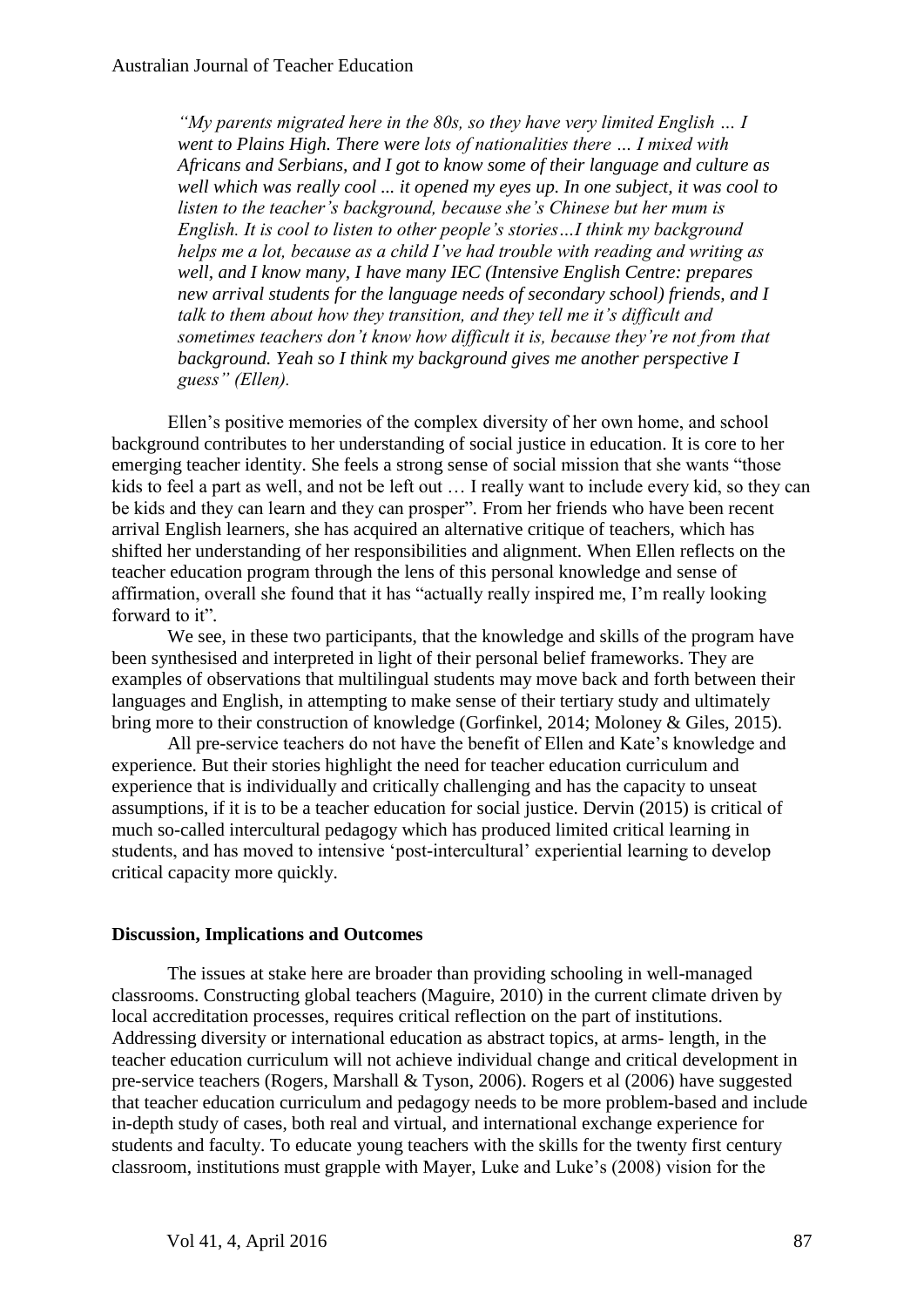'world teacher' who can develop for themselves and their students modes of intercultural capital, "knowledge and dispositions that have exchange value and power in the intrinsically intercultural exchanges of new social fields of teaching and learning, work and everyday life" (2008, p.97).

A number of implications arising from this study, have led to new activities being developed in the program:

- 1. Lecturers are activating the learning potential of student prior knowledge, inviting students like Ellen and Kate to share their experience. Recognising that teachers of minority backgrounds will be better prepared to teach a multicultural and multiethnic student body, the perceptions of students like Kate and Ellen can provide alternative perspectives and help to critically unseat the attitudes of monolingual monocultural pre-service teachers and their tutors and lecturers. Lecturers have invited these students to participate in lectures, to share their school experience and their attitudes to diversity. Value has been attached to peer learning, through the use of online forums within learning units, in explicitly directing student attention to the diversity of their peers' experience and knowledge.
- 2. The need to develop empathy and understanding of EALD students and knowledge of suitable teaching strategies. In 2014 the program created modules of content in shared curriculum areas, such as EALD, and intercultural learning across the curriculum. All students in the program will in future complete these modules. The EALD module challenges student empathy and skills in scaffolding language and content in their subject area for EALD learners. Feedback from pilot use has indicated positive impact on the many students who had 'never thought about it before'.
- 3. Initiatives have been taken to find and support placements for short-term practicum teaching experience, in China, Singapore and India.
- 4. A follow-up study has been conducted which has investigated the experiences of multilingual pre-service teachers within the teacher education program (Moloney  $\&$ Giles, 2015).

## **Conclusion**

This study sought to examine attitudes to linguistic and cultural diversity within an undergraduate teacher education program. It has provided a brief description of the provision within the program itself, the profile of a sample of its undergraduate cohort from survey data, and from analysis of focus group data, student perceptions of their learning in the program, and what it may mean to "know your students". The study identified that the program offered limited provision of learning associated with CALD. The study identified that students' perceptions of the program's attention to CALD were mixed, but acknowledged particular staff efforts in inclusion. Overall, however, more than half of the cohort expressed anxiety in feeling unprepared to teach in a CALD classroom. Teaching for social justice in the CALD classroom must involve more than a concern for classroom management, delivery of a curriculum, and satisfying local accreditation demands. Preservice teacher education programs must provide a dynamic and individually stimulating educational experience with the development of new strategies to build critical enquiry and to stimulate individual responsibility for social justice in education.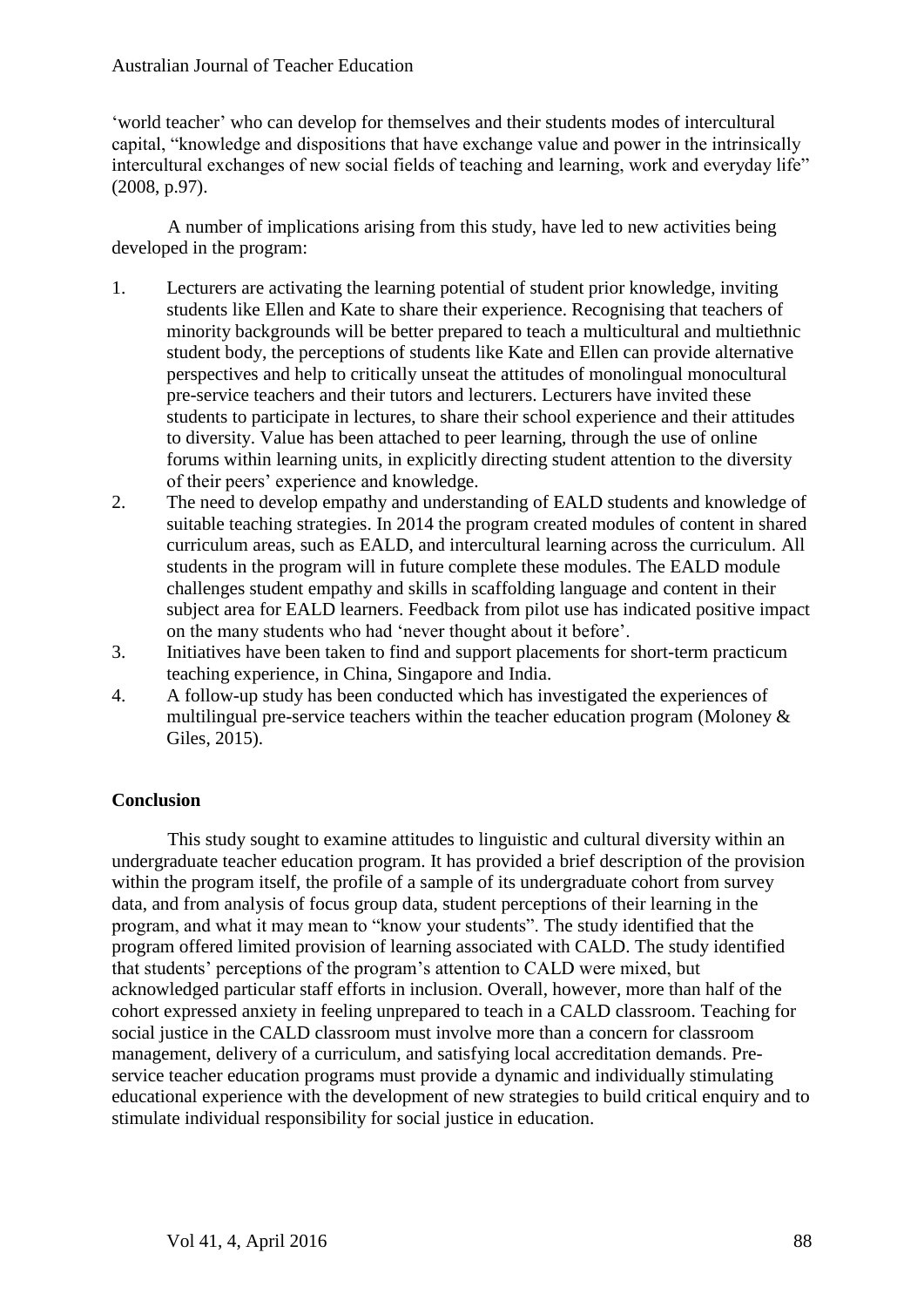## **Appendix A Interview questions**

- 1. What is your perception of the School of Education and its teaching staff, in terms of diversity and inclusion? Do you think staff here teach inclusively, that is, recognise differences in language, culture, (dis)abilities, etc? Can you think of any examples? Do you feel included in the classroom?
- 2. Is it your impression that the staff know (or make an effort to know) who they are teaching?
- 3. So, we know that Australian classrooms are now increasingly diverse in language / culture/ abilities. Do you feel confident you are being equipped and adequately taught how to teach in a diverse classroom (e.g in South West Sydney?) Where have you felt you were especially prepared or challenged in this?
- 4. Was it difficult for you personally to gain entry to university? will this make a difference to the way you see yourself as a teacher?
- 5. What did/do you want and expect from the program (the courses in your degree)? Is the program doing what you expected?

## **References**

- AITSL, Australian Institute for Teaching and School Leadership (2011). *Accreditation of Initial Teacher Education Programs in Australia: Standards and procedure*. Melbourne: AITSL. Retrieved from [http://www.teacherstandards.aitsl.edu.au](http://www.teacherstandards.aitsl.edu.au/)
- AITSL, Australian Institute for Teaching and School Leadership (2013). *Australian Professional Standards for Teachers*. Melbourne: AITSL. Retrieved from [http://www.teacherstandards.aitsl.edu.au](http://www.teacherstandards.aitsl.edu.au/)
- Apple, M. W., Ball, S., & Grandin, L. (Eds). (2010). *The Routledge International Handbook of the Sociology of Education*. London: Routledge.
- Bagnall, N. (2005). Teacher Cultural reflection and cultural action learning: researching a cultural dimension in teacher education. *Ethnography and Education: European Review*. 4, 101- 114.
- Bond, S., Qian, J., & Huang, J. (2003). *The role of faculty in internationalizing the undergraduate curriculum and classroom experience.* CBIE Research Millennium Series No. 8. Ottawa, Ontario: Canadian Bureau for International Education.
- Bradley, D., Noonan, P., Nugent, H., & Scales, B. (2008). *Review of Australian Higher Education: Final Report.* Canberra.
- Brindley, R., & Laframboise, K. L. (2002) The Need To Do More: Promoting Multiple Perspectives in Preservice Teacher Education through Children's Literature. *Teaching and Teacher Education*. 18:4, 405-420. [http://dx.doi.org/10.1016/S0742-](http://dx.doi.org/10.1016/S0742-051X(02)00006-9) [051X\(02\)00006-9](http://dx.doi.org/10.1016/S0742-051X(02)00006-9)
- Causey, V. E., Thomas, C. D., & Armento, B. J. (2000). Cultural diversity is basically a foreign term to me: The challenges of diversity for preservice teacher education. *Teaching and Teacher Education*, 16:1, 33-45. [http://dx.doi.org/10.1016/S0742-](http://dx.doi.org/10.1016/S0742-051X(99)00039-6) [051X\(99\)00039-6](http://dx.doi.org/10.1016/S0742-051X(99)00039-6)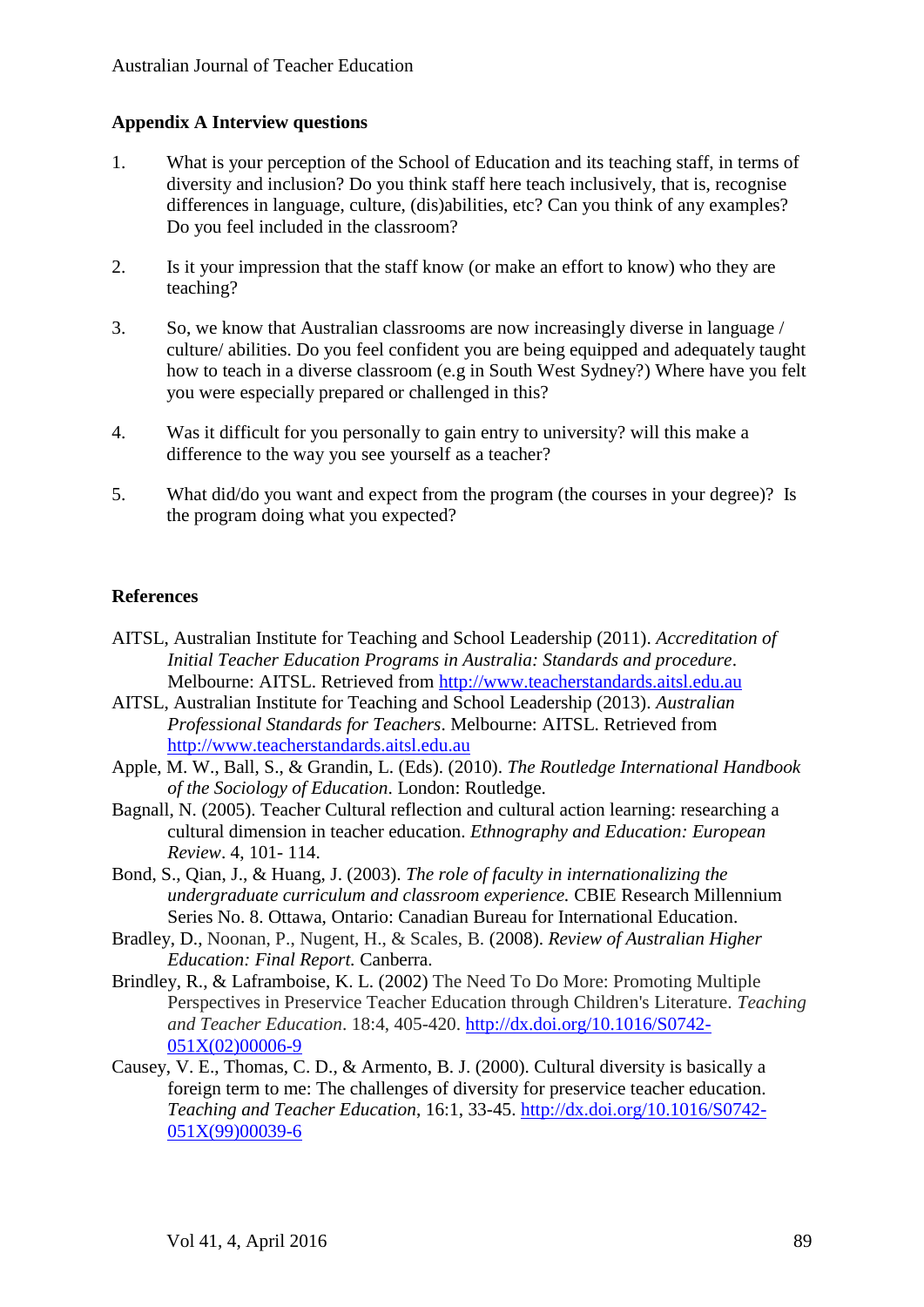- Cavanagh, M., & Prescott, A. (2010). The growth of reflective practice among three beginning secondary mathematics teachers. *Asia-Pacific Journal of Teacher Education*, 38(2), 147-159. <http://dx.doi.org/10.1080/13598661003678968>
- CESE, Centre for Education Statistics and Evaluation (2013). Language Diversity in NSW government schools in 2013. CESE Bulletin Issue 5. New South Wales Government Department of Education and Communities.
- Chong, S. C. S., Forlin, C., Au M. L. (2007). The influence of an inclusive education course on attitude change of pre-service secondary teachers in Hong Kong. *Asia-Pacific Journal of Teacher Education.* 35:2, 161-179. <http://dx.doi.org/10.1080/13598660701268585>
- Cho, H. (2014a). 'It's very complicated' exploring heritage language identity with heritage language teachers in a teacher preparation program. *Language and Education.* 28:2, 181-195 [http://dx.doi.org/10.1080/09500782.2013.804835.](http://dx.doi.org/10.1080/09500782.2013.804835)
- Cho, H. (2014b). Enacting Critical Literacy: The Case of a Language Minority Preservice Teacher. *Curriculum Inquiry.* 44:5, 677-699. <http://dx.doi.org/10.1111/curi.12066>
- Clifford, V.A.(2005). Embracing and resisting border pedagogies: Student views of internationalizing the curriculum in higher education. In A. Brew and C. Asmar (Eds) *Higher Education in a changing world. Research and Development in Higher Education*, refereed proceedings of Higher Education Research and Development Society of Australasia Inc. (HERDSA) conference, University of Sydney, 3-6 July, 28, 116-123.
- Clandinin, D. J., & Connelly, M. (2000). *Narrative inquiry: experience and story in qualitative research*. San Francisco: Jossey-Bass.
- Clyne, M. (2008). The monolingual mindset as an impediment to the development of plurilingual potential in Australia. *Sociolinguistic Studies.* 2:3, 347-366.
- Cochran-Smith, M. (2000). The Future of Teacher Education: framing the questions that matter. *Teaching Education.* 11:1, 13-24. <http://dx.doi.org/10.1080/10476210050020327>
- Cockrell K., Placier, P., Cockrell, D., & Middleton, J. (1999). Coming to terms with "diversity" and "multiculturalism" in teacher education: Learning about our students, changing our practice. *Teaching and Teacher Education*. 15, 35-366. [http://dx.doi.org/10.1016/S0742-051X\(98\)00050-X](http://dx.doi.org/10.1016/S0742-051X(98)00050-X)
- Coleman, J. (2014). Realising the Pedagogical Potential of Multilingual Pre-service Primary Teachers, *The Warwick Research Journal.* 2:1. Retrieved from <http://exchanges.warwick.ac.uk/index.php/exchanges/article/view/54/144>
- Coulter, C., Michael, C., & Poyner, L. (2007). Storytelling as Pedagogy: An Unexpected Outcome of Narrative Inquiry. *Curriculum Inquiry.* 37:2, 103-122. <http://dx.doi.org/10.1111/j.1467-873X.2007.00375.x>
- Darling-Hammond, L. (2006). Constructing 21st-Century Teacher Education. *Journal of Education for Teaching.* 57:3, 300-314.<http://dx.doi.org/10.1177/0022487105285962>
- de Jong, E. (2014). Preparing Mainstream Teachers for Multilingual Classrooms. *Association of Mexican American Educators Journal*. 7:2.
- Department of Education and Communities. (2015). *2015 Teaching workforce supply and demand*. [https://www.det.nsw.edu.au/media/downloads/about-us/statistics-and](https://www.det.nsw.edu.au/media/downloads/about-us/statistics-and-research/key-statistics-and-reports/workforce-plan-4-school-teachers.pdf)[research/key-statistics-and-reports/workforce-plan-4-school-teachers.pdf](https://www.det.nsw.edu.au/media/downloads/about-us/statistics-and-research/key-statistics-and-reports/workforce-plan-4-school-teachers.pdf)
- Dervin, F. (2015). Towards post-intercultural teacher education: analysing 'extreme' intercultural dialogue to reconstruct interculturality. *European Journal of Teacher Education*, 38(1), 71-86. <http://dx.doi.org/10.1080/02619768.2014.902441>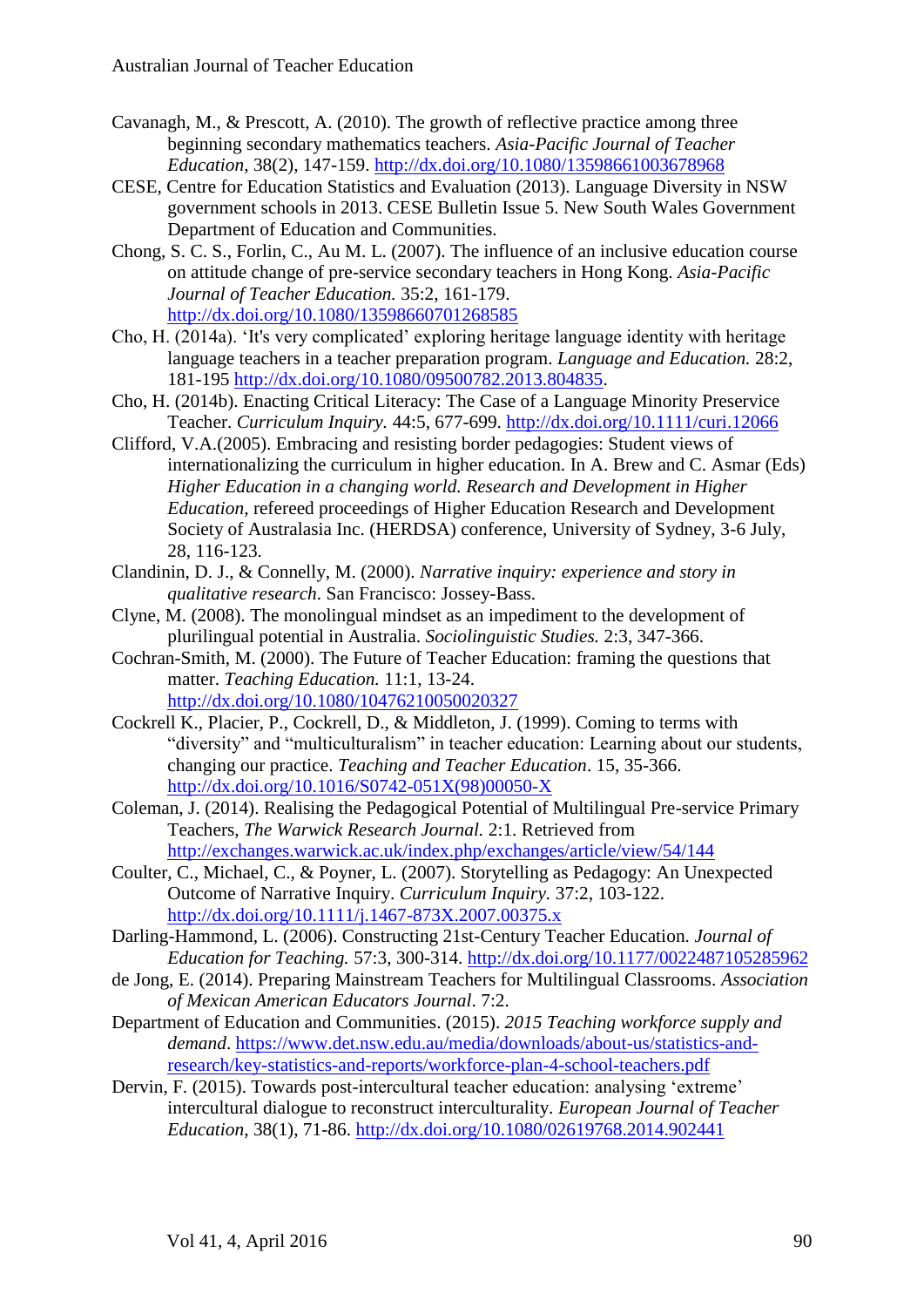- Dooley, K. T. (2008). Multiliteracies and pedagogies of new learning for students of English as an additional language. In A. Healy (Ed.) *Multiliteracies and diversity in education: New pedagogies for expanding landscapes*, 102-125. South Melbourne: Oxford
- Ellingboe, B. J. (1998). Divisional strategies to internationalize a campus portrait: Results, resistance, and recommendations from a case study at a U.S. university. In J. A. Mestenhauser & B. J. Ellingboe (Eds). *Reforming the higher education curriculum: Internationalizing the campus,* 198-228. Phoenix, AZ: Oryx Press.
- Faez, F. (2012). Diverse teachers for diverse students: Internationally educated and Canadianborn teachers' preparedness to teach English language learners. *Canadian Journal of Education/Revue canadienne de l'éducation*. 35:3, 64-84.
- Flores, B. B. & Smith, H. L. (2007). Teachers' characteristics and attitudinal beliefs about linguistic and cultural diversity. *Bilingual Research Journal.* 31:1/2, 323-358.
- Garcia, O. (2008). Multilingual language awareness and teacher education. Encyclopedia of language and education. Springer US, 2008. In J. Cenoz, & N.H. Hornberger, (2008). *Encyclopedia of language and education. Vol. 6, Knowledge about language.* 2130- 2145. Dordrecht: Springer [http://dx.doi.org/10.1007/978-0-387-30424-3\\_163](http://dx.doi.org/10.1007/978-0-387-30424-3_163)
- Garvey, E., &. Murray, D.E. (2004). The multilingual teacher: Issues for teacher education. *Prospect*, 19:2, 3-24.
- Gibbons, P. (2002). *Scaffolding language, scaffolding learning*: *Teaching second language learners in the mainstream classroom*. Portsmouth, NH: Heinemann
- Gibbons, P. (2008). It was taught good and I learnt a lot: intellectual practices and ESL learners in the middle years. *Australian Journal of Language and Literacy.* 31:2, 155- 174
- Gillborn, D., & Ladson-Billings, G. (2010). Education and critical race theory. In M. W. Apple, S. Ball & L. Grandin (Eds.), *The Routledge International Handbook of the Sociology of Education*, 37-47. London: Routledge.
- Gist, C. (2014). The culturally responsive teacher educator. *The teacher educator.* 49, 265– 283 <http://dx.doi.org/10.1080/08878730.2014.934129>
- Gorfinkel, L. (2014). "What Does It Mean to Respect Linguistic Diversity? Challenges and Possibilities for Mainstream Australian University Contexts". Staff Research Seminar, 1 October. Department of Media, Music, Communication and Cultural Studies, Macquarie University.
- Granite, E., & Saltmarsh, D. (2015). Teaching equity equitably: Australian pre-service teacher education in a globalized world. *International Journal of Global Education.*  4:1, 1-11
- Guba, E. G., & Lincoln, Y. S. (1994). Competing paradigms in qualitative research. In N. K. Denzin, & Y.S. Lincoln, *Handbook of qualitative research*, 138-157. Thousand Oaks, CA: Sage.
- HRSCEVT, House of Representatives Standing Committee on Education and Vocational Training (2007). *Top of the Class: Report on the inquiry into teacher education*. Canberra: Commonwealth of Australia.
- Jokikokko, K. (2005). Interculturally trained Finnish teachers' conceptions of diversity and intercultural competence. *Intercultural Education.* 16:1, 69–83. <http://dx.doi.org/10.1080/14636310500061898>
- Kvale, S. (1996). Interviews: An introduction to qualitative research interviewing. Thousand Oaks, CA: Sage.
- Lincoln, Y. S., & Denzin, N. K. (2005). Epilogue: The eighth and ninth moments: Qualitative research in/and the fractured future. *Handbook of qualitative research*, 3, 1103-1114. Thousand Oaks, CA: Sage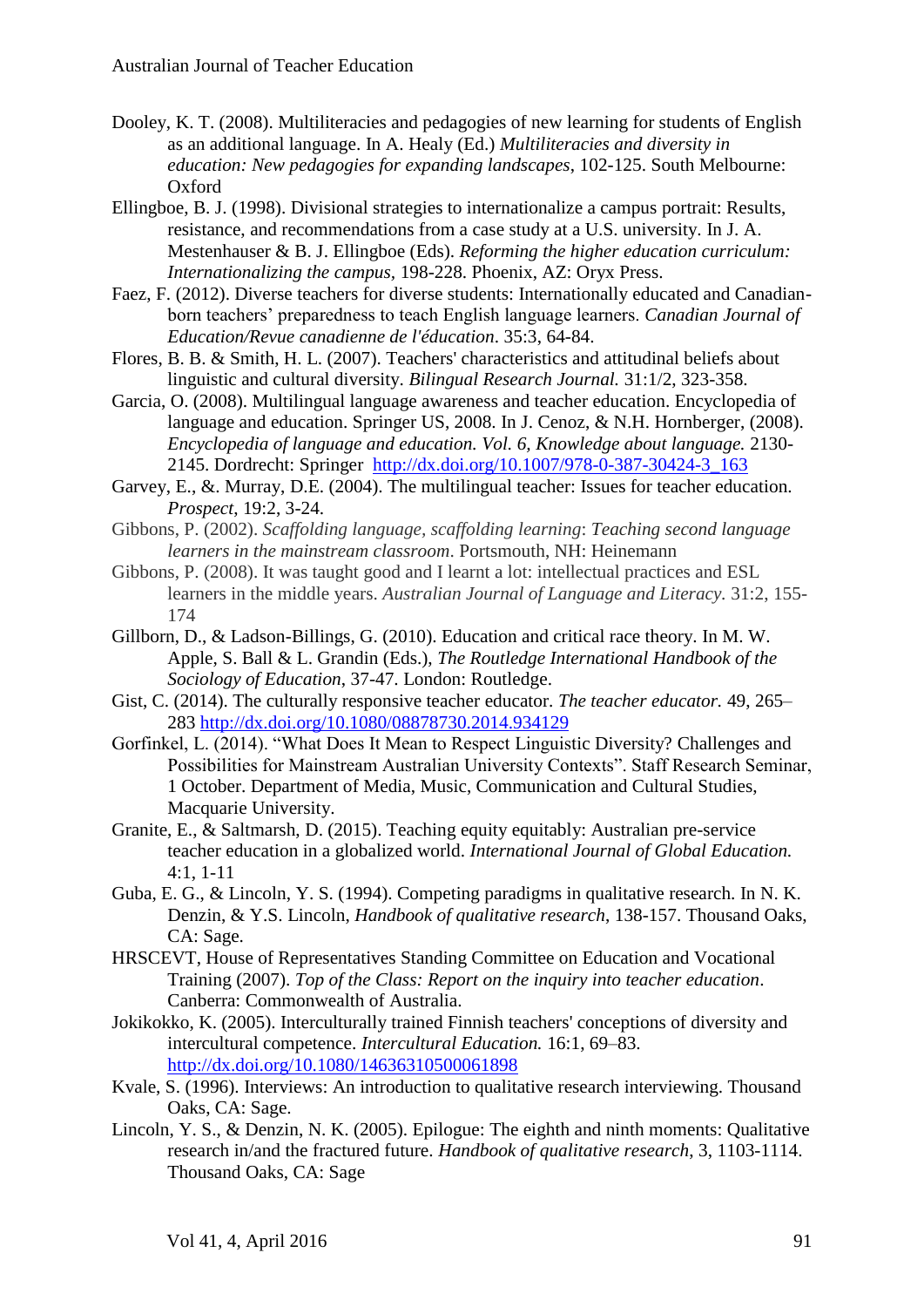- Maguire, M. (2010). Towards a sociology of the global teacher. In M. W. Apple, S. Ball & L. Grandin (Eds.), *The Routledge International Handbook of the Sociology of Education,* 56-68. London: Routledge.
- Mayer, D., Luke, C., & Luke, A. (2008). Teachers, national regulation and cosmopolitanism, In *Critical readings in teacher education: Provoking absences*, 79-98. Rotterdam: Sense Publishers
- McDiarmid, G. W. (1990). *What to do about differences? A study of multicultural education for teacher trainees in the Los Angeles United School District. East Lansing, MI:* National Center for Research on Teacher Education.
- McDiarmid, G. W., & Price, J. (1993). Preparing teachers for diversity: A study of student teachers in a multicultural program. In M.J. O'Hair & S.J. Odell (Eds) *Diversity and teaching: Teacher education yearbook I*, 31-59. Sydney: Harcourt Brace Jovanovich
- MCEETYA, Ministerial Council of Education, Employment and Youth Affairs (2008). Melbourne Declaration on Educational Goals for Young Australians. Melbourne: MCEETYA.
- Merriam, S. (2009). *Qualitative research: A guide to design and implementation*. San Francisco, CA: Jossey-Bass.
- Moloney, R., & Giles, A. (2015). Plurilingual pre-service teachers in a multicultural society: Insightful, invaluable, invisible. *Australian Review of Applied Linguistics, 38*(3), 123.
- Moloney, R., & Oguro, S. (2015). The effect of intercultural narrative reflection in shaping pre-service teachers' future practice. *Reflective Practice, 16*(1), 96- 108. <http://dx.doi.org/10.1080/14623943.2014.969699>
- NSW DEC, NSW Department of Education and Communities. (2011a). *2011 Workforce Plan.* Retrieved from<http://www.det.nsw.edu.au/home/>
- NSW DEC, NSW Department of Education and Communities. (2011b). *Language Background other than English, 2011.* PDF Bulletin. Planning and Innovation Directorate NSW Department of Education and Communities
- New South Wales Department of Education and Training, and New South Wales Aboriginal Education Consultative Group Incorporated. (2004). *The Report of the Review of Aboriginal Education/ Yanigurra Muya: Ganggurrinyma Yaarri Guurulaw Yirringingurray Freeing the Spirit: Dreaming as Equal Future.* Darlinghurst, NSW: New South Wales Department of Education and Training.
- Pohan, C. A. (1996). Pre-service teachers' beliefs about diversity: Uncovering factors leading to multicultural responsiveness. *Equity and excellence in education*. 29:3, 62-69. <http://dx.doi.org/10.1080/1066568960290310>
- Rogers, T., Marshall, E., & Tyson, C. A. (2006). Dialogic Narratives of Literacy, Teaching, and Schooling: Preparing Literacy Teachers for Diverse Settings. *Reading Research Quarterly*. 41:1, 202-224 <http://dx.doi.org/10.1598/RRQ.41.2.3>
- Russell, G.M., & Kelly, N.H. (2002). Research as Interacting Dialogic Processes: Implications for Reflexivity. *Forum Qualitative Research* 3, 3.
- Ryan, G. W., & Bernard, H. R. (2000). Data management and analysis methods. In N. K.Denzin & Y. S. Lincoln (Eds.), *Handbook of qualitative research*, 769–802. Thousand Oaks, CA: Sage.
- Safford, K. & Kelly, A. (2010). Linguistic capital of trainee teachers: knowledge worth having? *Language and Education*, 24:5, 401-414 <http://dx.doi.org/10.1080/09500781003695567>
- Saltmarsh, D. (2012). Collaborative learner biographies: Or, discovering you had created a Project-Based Learning task without realizing it. Paper presented at the Australian Association of Researchers in Education 2012 Conference, University of Sydney. http://www.aare.edu.au/papers/2012/Saltmarsh D.pdf - zoom=85